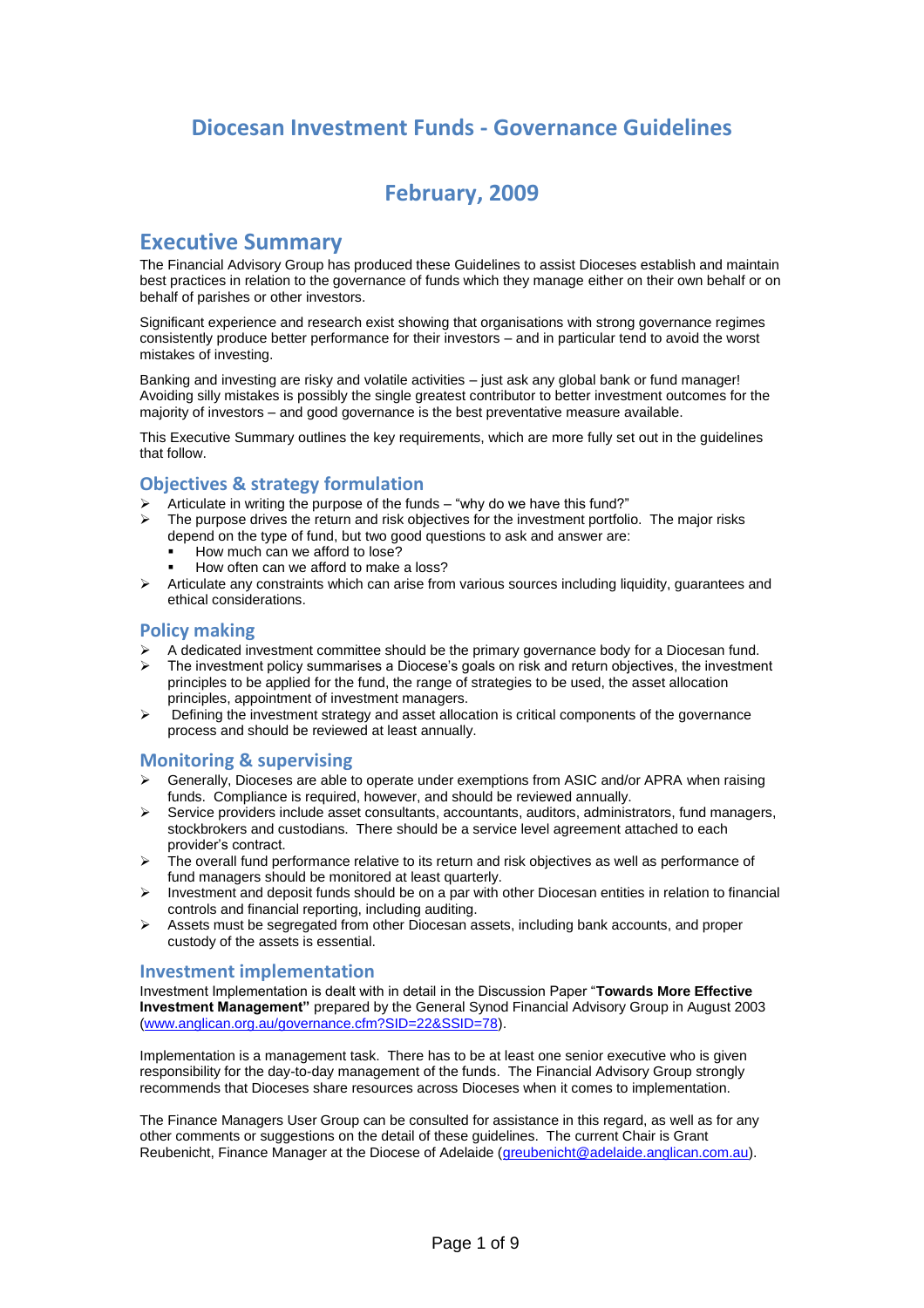# What is governance?

#### **Structure & constitution**

The ASX defines governance as the system by which organisations are directed and managed. It influences how the objectives of the organisation are set and achieved, how risk is assessed and monitored and how performance is optimised.

The starting point for this is to have a clearly documented purpose for the organisation or in our context, the fund. This will usually be described in the constitution of the fund (which might also be called the ordinance, canon, act or deed).

To do the job of overseeing and ensuring that funds invested achieve the purposes for which they have been set aside, the organisation must establish an appropriate structure (corporate entity, board or committee) as the responsible entity for any fiduciary activities involving lending or investment management, and resource it effectively.

The board/committee members must put in place a management structure and system to direct and control - or "govern" - the organisation. In practice this means the entity needs a charter specifically covering the fiduciary duties – see Appendix 3.

In addition, the entity will have to appoint agents, including executives, to give advice as well as to undertake the investment management and lending tasks required to deliver on the entity's objectives.

#### **Governance activities framework**

The following model sets out the major activities that a board or committee needs to undertake to achieve proper governance. Each segment is described in more detail below, covering the activities on which the board/committee itself should focus.

Responsibility for investment implementation is delegated to an executive of the Diocese and the role of the board/committee is to ensure the relevant person has the resources and capabilities to do that job. It does not mean this person does everything, but he/she is the board/committee's agent to appoint any other resources, including various service providers, to get things done.

Each level of the governance structure will require a work plan each year:

- Board or committee plan
- Executive/management plan
- Plans for relevant service providers

Typically these will break down to annual, quarterly/monthly tasks and daily/weekly operations.

| Compliance roles                                   | <b>Performance Roles</b>                  |
|----------------------------------------------------|-------------------------------------------|
| Accountability to<br>investors and<br>stakeholders | Objectives and<br>strategy<br>formulation |
|                                                    | <b>Investment Implementation</b>          |
| Monitoring and<br>supervising                      | (Investment) policy<br>making             |
| Past/present oriented                              | <b>Future oriented</b>                    |

# Governance activities

Adapted from the Tricker Model: Tricker, Robert L. International Corporate Governance: Text Readings and Cases, Prentice Hall, 1994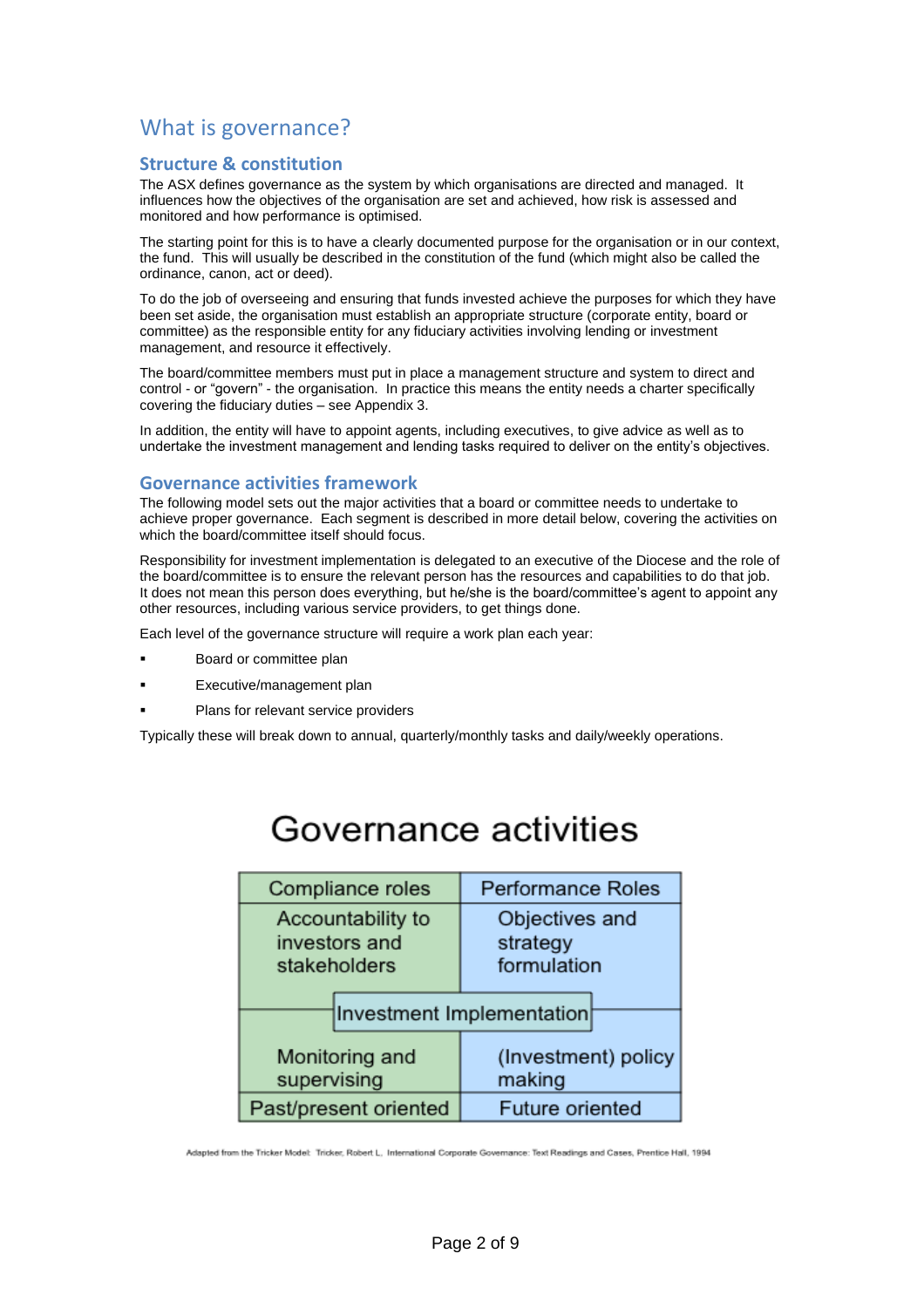# **Objectives & strategy formulation**

#### **Key points**

- *Articulate the purpose of the funds – "why do we have this fund?"*
	- *Establish return and risk objectives for the investment portfolio*
		- o *Return would usually be some amount above inflation over 5 years*
		- o *Risk depends on type of fund – two good questions are:*
			- *What can we afford to lose?*

*Should be reviewed annually*

- *How often can we afford to make a loss?*
- *Define the investment strategy and asset allocation*
	- *Should be reviewed annually*
		- *Employ an independent asset consultant*
- *Clearly define constraints such as requirements for liquidity, (capital) guarantees and ethical or Christian considerations.*

1. Articulate in writing the purpose of the funds – "why do we have this fund?" *Christian considerations.*

This is one of the most important steps in governance; if it is not possible to agree on why a fund needs to exist, then it probably should not exist and any relevant moneys could be aggregated with general Diocesan funds.

Very often however, there is a requirement to invest surplus funds so as to provide income for the Diocese – referred to as an endowment fund. An example of this type of objective is as follows:

*The basic goal underlying the establishment of this fund/endowment is to ensure that the assets of the fund, together with the investment income earned thereon, are invested in a prudent and diversified manner to meet the cash flow disbursements of the Diocese as they come due from year to year. The overall investment objectives of the fund are therefore to:*

- *preserve capital in real terms as adjusted for CPI inflation*
- *generate a rate of return sufficient to cover the anticipated disbursements of the Diocese*
- *maintain liquidity*
- 2. Establishing return and risk objectives for the investment portfolio

Once the purpose of the fund has been agreed, this needs to be translated into quantifiable return and risk objectives. In the endowment example referred to in point 1, the return objective would have to be some amount above inflation – typically it might be described as follows:

#### *The investment return objective is to achieve a return after fees of CPI plus 4.5% per annum over rolling 5 year periods.*

The major risks depend on the type of fund. For an endowment fund like that referred to above, the major risk is that over time the fund fails to maintain the real value of its capital, generally due to inadequate diversification of assets or investing in assets which have too great a possibility of losses – for example, many of the products referred to as Collateralised Debt Obligations or Credit Default Swaps – which may have been rated highly, but actually incorporate the possibility to lose all of the invested capital.

Two good questions to ask and answer are:

- What can we afford to lose?
- How often can we afford to make a loss?

For an endowment type fund, a risk objective might be phrased as:

*The risk objective is to avoid losses, whether realized or unrealized of more than 20% of the fund's value in any 12 month period.*

For a fund with a more conservative risk profile, say if there were capital guarantees in place, the risk objective might be framed as: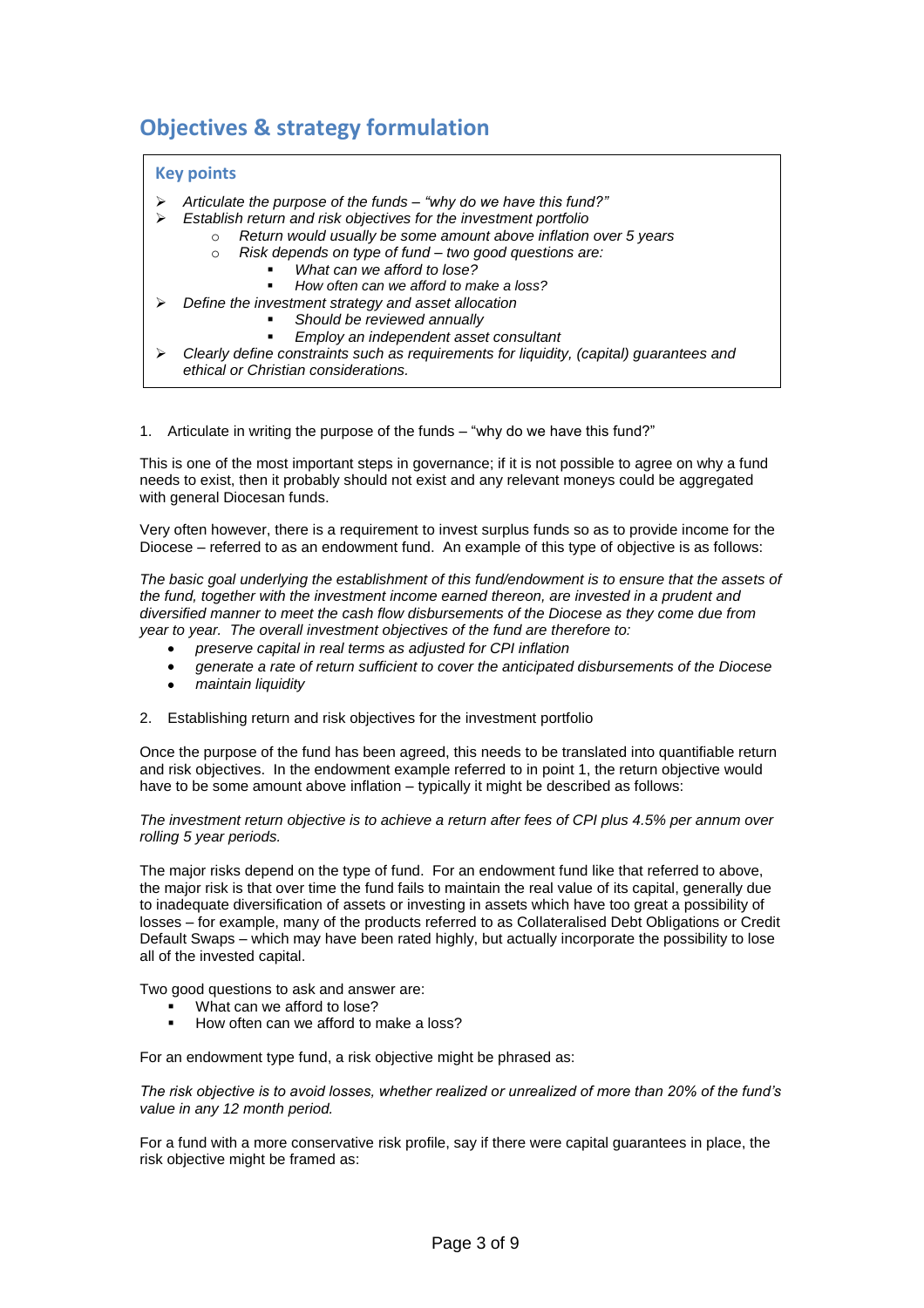*The risk objective is to avoid the possibility of a negative return in any reporting period.*

3. Defining the investment strategy and asset allocation

These are critical components of the governance process and should be reviewed at least annually. The process is set out in the discussion paper "**Towards More Effective Investment Management"** referenced in the Executive Summary. It is very strongly recommended that Dioceses obtain advice from an independent asset consultant for this part of the process.

#### 4. Articulating constraints

Constraints on investment activity can arise from various sources, but the following are particularly relevant for Dioceses:

**Liquidity** refers to the ease with which you can turn an investment into cash. Listed shares are highly liquid so they can be sold on the market usually within a few days. Directly held properties, particularly if occupied by the Diocese are highly illiquid. The degree of liquidity for a fund needs to take into account its cash flow requirements and the ability of investors to redeem funds at call.

**Guarantees -** if the fund provides guarantees of capital values (exists in some Anglican Development Funds and cash management facilities) the investments should be limited to assets which are reasonably well matched in terms of term, volatility and valuation to the fund's liabilities.

There is also often a desire to reflect **Christian values** in the investment strategy, with the aim to avoid shares or countries or companies that blatantly offend those values. The Church of England provides an excellent starting point for dealing with these considerations: http://www.cofe.anglican.org/info/ethical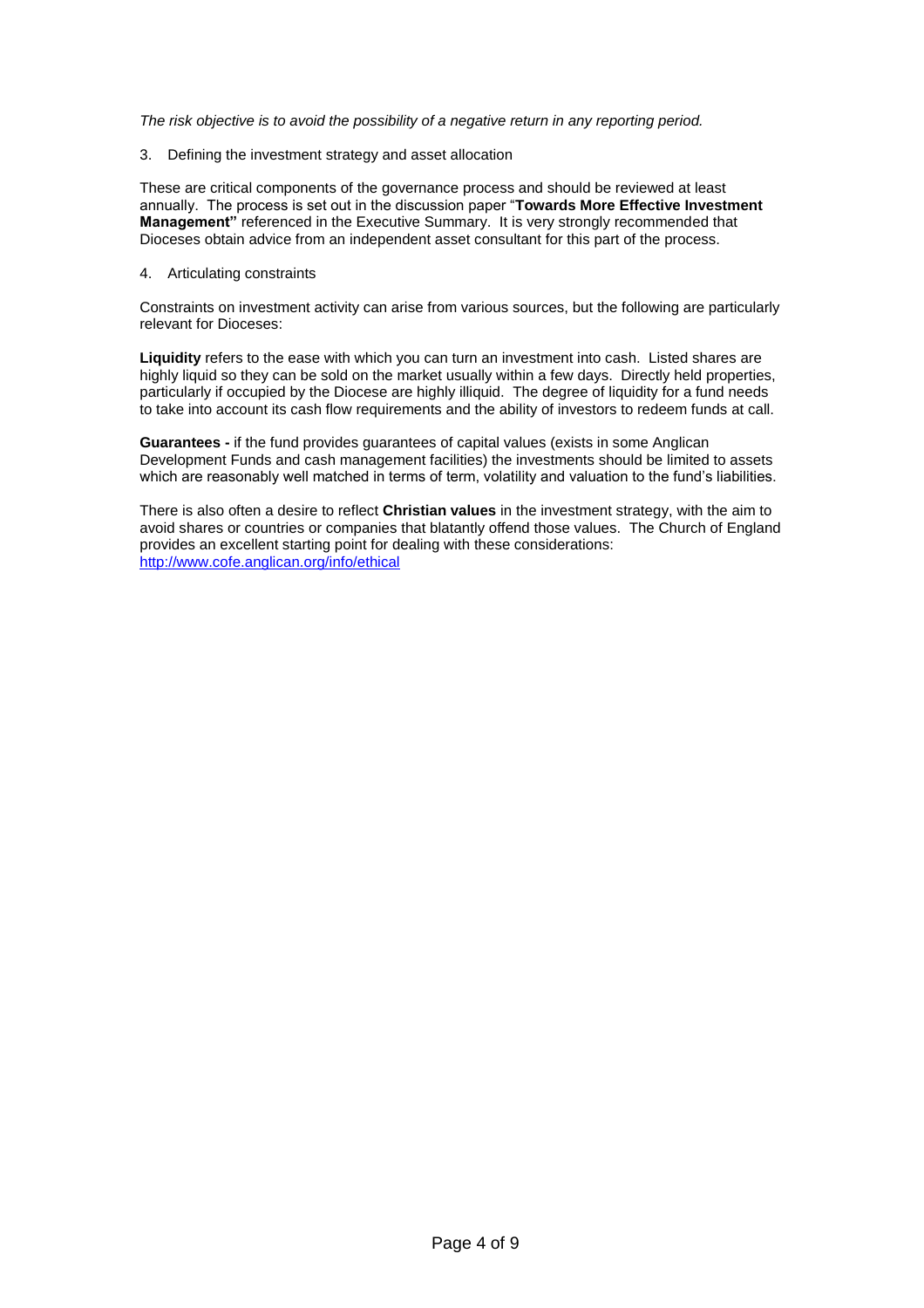# **Policy making**

#### **Key points**

- *A dedicated investment committee should be the primary governance body for any Diocesan fund.*
- *The committee needs to operate in accordance with a written charter/terms of reference setting out its powers, obligations and responsibilities.*
- *The investment policy summarises the goals on risk and return objectives, the investment principles to be applied for the fund, the range of strategies to be used.*
- *The implementation policy deals with the day-to-day operation of the fund.*

#### 1. Investment committee

A dedicated investment committee should be the primary governance body for a Diocesan fund. If this is not a realistic option, then it is desirable to set aside part of the agenda of the Diocesan Finance Committee to focus just on investment matters.

It is important that as far as possible the members of the committee have a relevant finance and/or investment background and are prepared to make the time available to commit to the task.

The committee needs to operate in accordance with a written charter/terms of reference setting out its powers, obligations and responsibilities. It would normally cover the following areas:

- Source of authority
- Membership
- Conduct of meetings
- Investment process
- External relationships
- Consultants, fund managers, custodian
- Risk management
- Review and reporting

#### 2. Investment policy

The investment policy is contained in a document that describes the Diocese's goals for risk and returns, the investment principles to be applied by the fund, the range of strategies to be used, the asset allocation principles, appointment of investment managers and so on.

#### 3. Implementation policy

The implementation policy deals with the day-to-day operation of the fund, covering many aspects (see Documentation summary below). In particular it covers the resourcing for the investment function within the Diocese.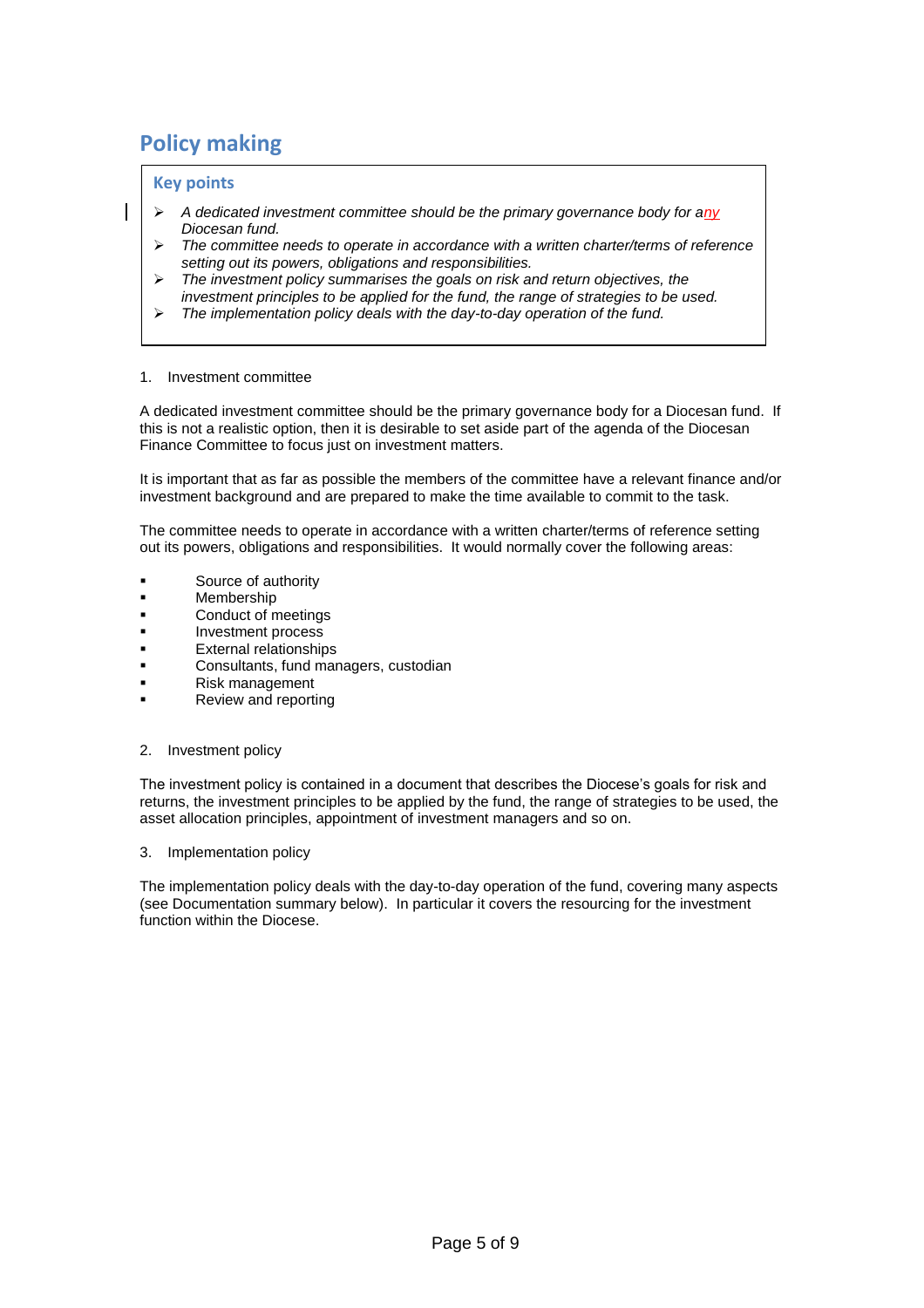# **Monitoring & supervising**

#### **Key points**

- *Generally Dioceses are able to operate under exemptions from ASIC and/or APRA when raising funds.*
- *It is essential that at least annually each Diocese checks that it is fully compliant with the relevant exemptions.*
- *Any service provider should be employed under a written contract, including a service level agreement for regular monitoring of the service provider's performance.*
- *The overall fund performance relative to its return and risk objectives should be monitored at least quarterly.*
- *Performance of any active fund managers employed by the fund should be monitored at least annually.*
- *Investment and deposit funds should be on a par with other Diocesan entities in relation to financial controls and financial reporting, including auditing.*
- *Assets must be segregated from other Diocesan assets, including bank accounts.*
- *Proper custody of the assets is essential.*
- *Only permitted assets should be held.*
- *There should be limits on concentration of assets.*

#### 1. Regulatory obligations

Exemptions from ASIC and/or APRA give significant relief but still impose compliance requirements on the sponsoring Diocese. These can include annual reporting, maintenance of exemption records and inclusion of various disclaimers on public documents and statements.

It is essential that at least annually each Diocese checks that it is fully compliant with the relevant exemptions. These can be obtained from the ASIC and APRA websites:

ASIC Regulatory Guideline 87:

http://www.asic.gov.au/asic/asic.nsf/byheadline/Regulatory+guides?openDocument

APRA Banking Exemption No. 1 of 2006 http://www.apra.gov.au/RFC/Religious-charitable-development-funds.cfm

#### 2. Service providers

Service providers include asset consultants, accountants, auditors, administrators, fund managers, stockbrokers and custodians. Any service provider should be employed under a written contract which clearly describes their powers and responsibilities and obligations to the Diocese.

There should be a service level agreement attached to the contract, which is used as the basis for regular monitoring of the service provider's performance against agreed benchmarks (or KPIs).

3. Investment performance and risk management

This is a particularly important area to monitor at two levels:

- The overall fund performance relative to its return and risk objectives should be monitored at least quarterly, primarily from the risk perspective.
- Performance of any active fund managers employed by the fund should be monitored on at least an annual basis.

The fund's asset consultant would normally be utilised for this function, particularly for assistance with risk management.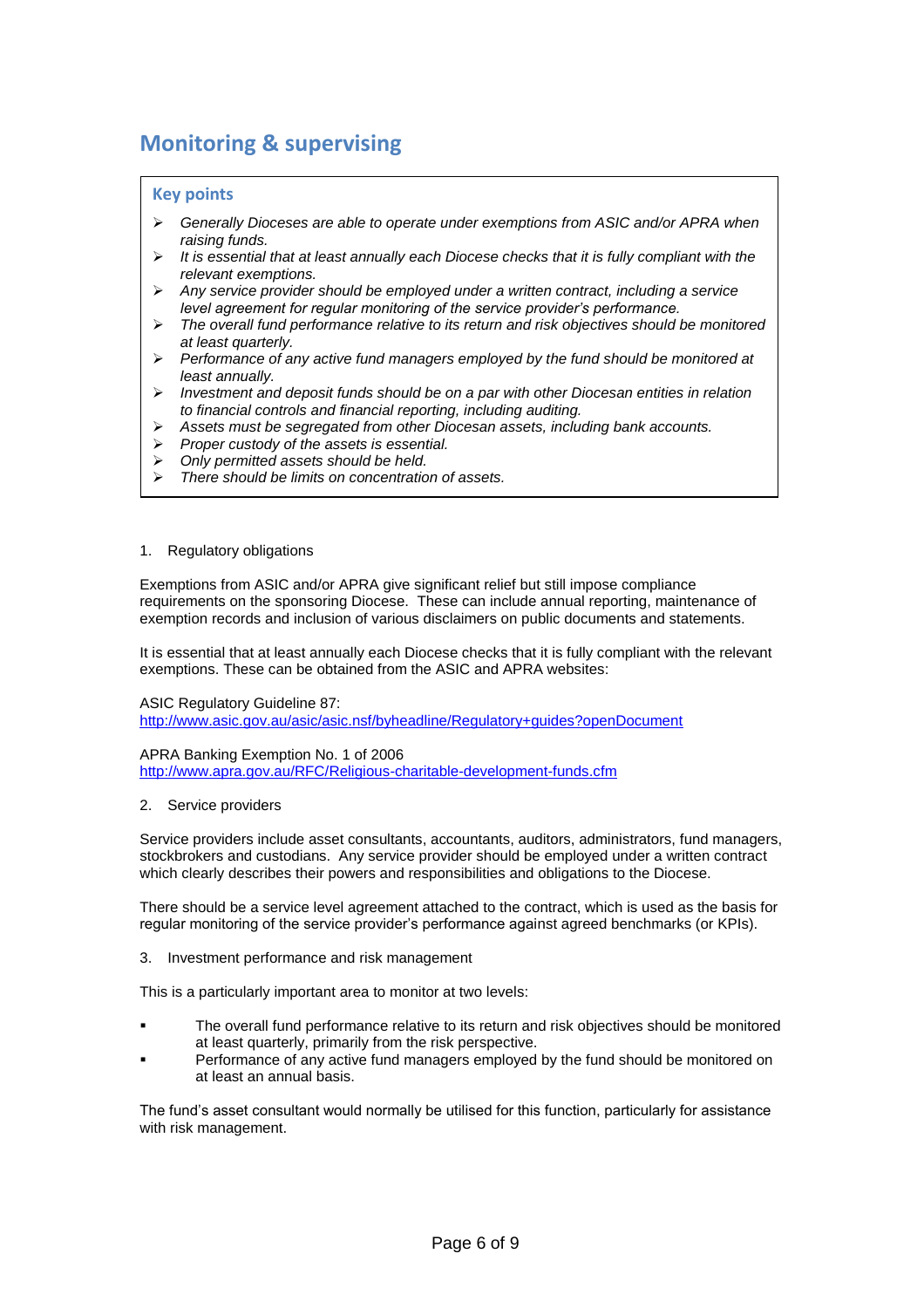#### 4. Financial & investment controls

Investment and deposit funds are no different to any other entity when it comes to financial control requirements. They should be on a par with other Diocesan entities in relation to financial controls and financial reporting, including auditing.

In addition, funds have specific requirements deriving from their constitution and investment policy documents:

- Assets must be segregated from other Diocesan assets, including bank accounts
- Proper custody of the assets is essential to ensure that they cannot be stolen or used for the wrong purpose, including protection from fraud
- Only permitted assets should be held. For example, if a Development Fund is permitted under its charter to hold only loans and fixed income assets, it should not be ever found to be holding shares.
- There are normally limits on concentration of assets, both at the asset class level (known as asset allocation ranges) and in relation to individual securities. A typical example of the latter would be that no single company share or no single loan should represent more than, say, 5% (or maybe 10%) of the fund's portfolio by market value. These limits should be monitored at least monthly and corrective action (known as rebalancing) should be undertaken, preferably before any limit is breached, but immediately if a breach has actually occurred.

### **Accountability to investors and stakeholders**

#### **Key points**

- *Stakeholders include the Bishop, Bishop in Council (Diocesan Council or equivalent), the Diocese (including executive management), parishes and other Diocesan organisations, parish members, regulators and sometimes the general public.*
- *Recognise that in every case, the responsible entity for the fund is acting in a fiduciary capacity and so are its directors/councillors/committee members.*
- *The standard approach to demonstrating accountability is regular good quality reporting.*
- *Good communication includes early disclosure of any unexpected problems that emerge.*

The important accountability issue is to recognise that for all stakeholders, the responsible entity for the fund is acting in a fiduciary capacity and so are its directors/councillors/committee members. The High Court of Australia defines a "fiduciary duty" as the "duty to act with fidelity and trust" to another. This obliges one to act honestly, in good faith and to the best of his/her ability in the fund's interests.

#### **The fact that ASIC and APRA have given certain reliefs to Diocesan funds provided, inter alia, that they include associated disclaimers on all public documents, places added emphasis on the fiduciary responsibilities of the responsible entities of the funds relative to a standard commercial offering.**

The standard approach to demonstrating accountability is regular good quality reporting. This can include an annual report on the progress of the funds, annual (or more regular) investor statements for public offer funds, regular publication of unit prices, and production of audited accounts in accordance with the Financial Advisory Group's recommendations.

In addition, good communication includes early disclosure to relevant stakeholders of any unexpected problems that emerge, as they do from time to time.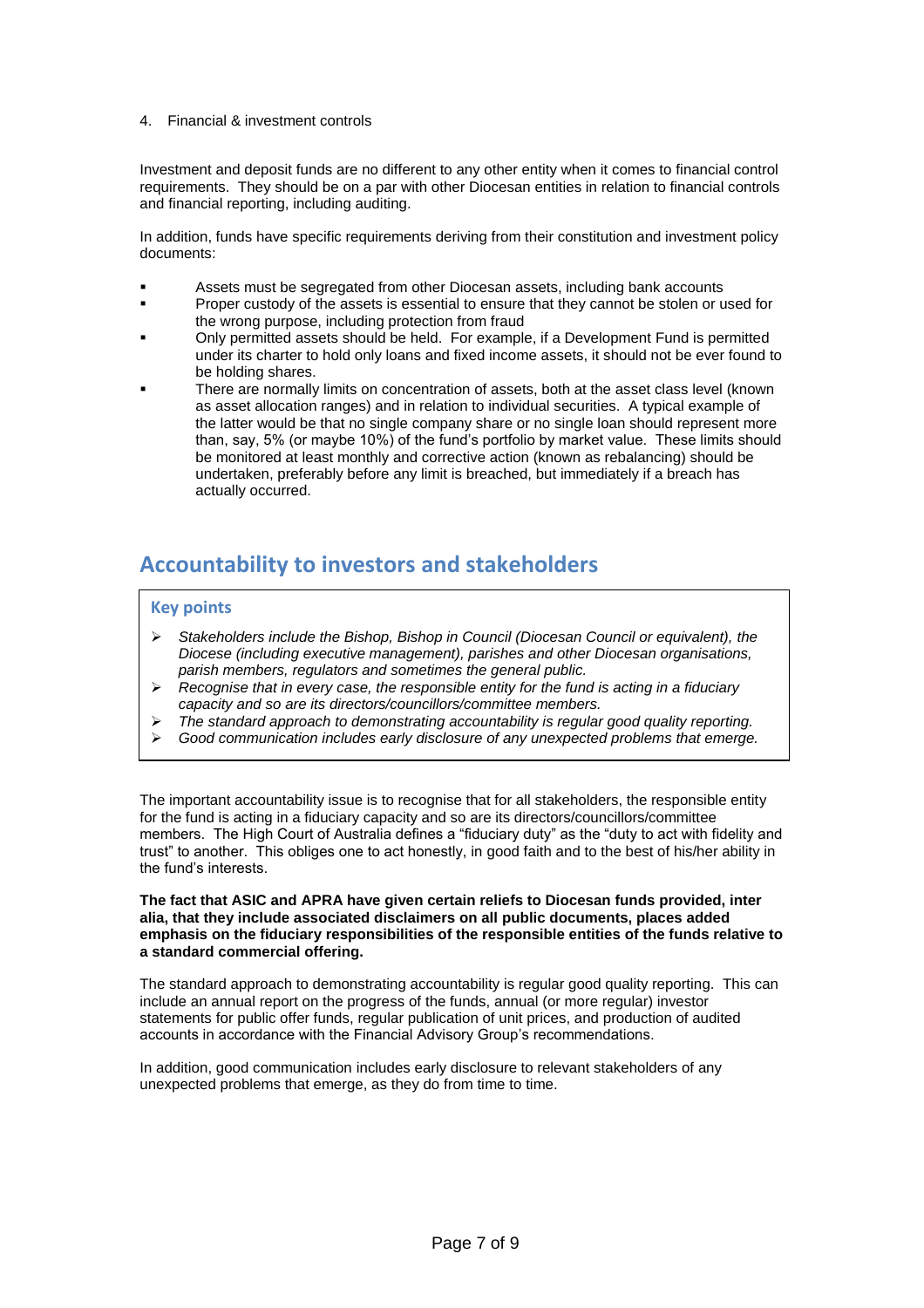## **Investment implementation**

#### **Key points**

- *Implementation is a management task. There should be at least one senior executive with responsibility for the day-to-day management of the funds.*
- *Significant parts of the process will be outsourced to external suppliers including custodians, asset consultants, fund managers, accountants, administrator and auditors.*
- *The Financial Advisory Group strongly recommends that Dioceses share and/or leverage available resources across Dioceses when it comes to implementation.*
- *Significant cost benefits can accrue to Dioceses from sharing implementation functions.*

Investment Implementation is dealt with in detail in the Discussion Paper "**Towards More Effective Investment Management"** prepared by the General Synod Financial Advisory Group in August 2003. (www.anglican.org.au/governance.cfm?SID=22&SSID=78)

 Generally, there will need to be at least one senior executive who is given responsibility for the day-to-day management of the funds. This may be only a part of the person's job, but it need to be clearly described and included in the person's agreed duties and key performance indicators.

The extent of internal resourcing will depend on the size of the funds and of the Diocese. It is likely that a significant part of the process will be outsourced to external suppliers including custodians, asset consultants, fund managers, accountants, administrator and auditors. These all need to be appointed with clear contracts and service level agreements.

The Financial Advisory Group strongly recommends that, where possible, Dioceses share and/or leverage the available resources across Dioceses when it comes to implementation as this is a scale driven activity which is quite labour intensive. The Finance Managers User Group can be consulted for assistance in this regard. The current Chair is Grant Reubenicht, Finance Manager at the Diocese of Adelaide [\(greubenicht@adelaide.anglican.com.au\)](mailto:greubenicht@adelaide.anglican.com.au).

Significant cost benefits could accrue to Dioceses from sharing implementation, particularly for functions like asset consulting, custody, fund managers, unit pricing, accounting and administration.